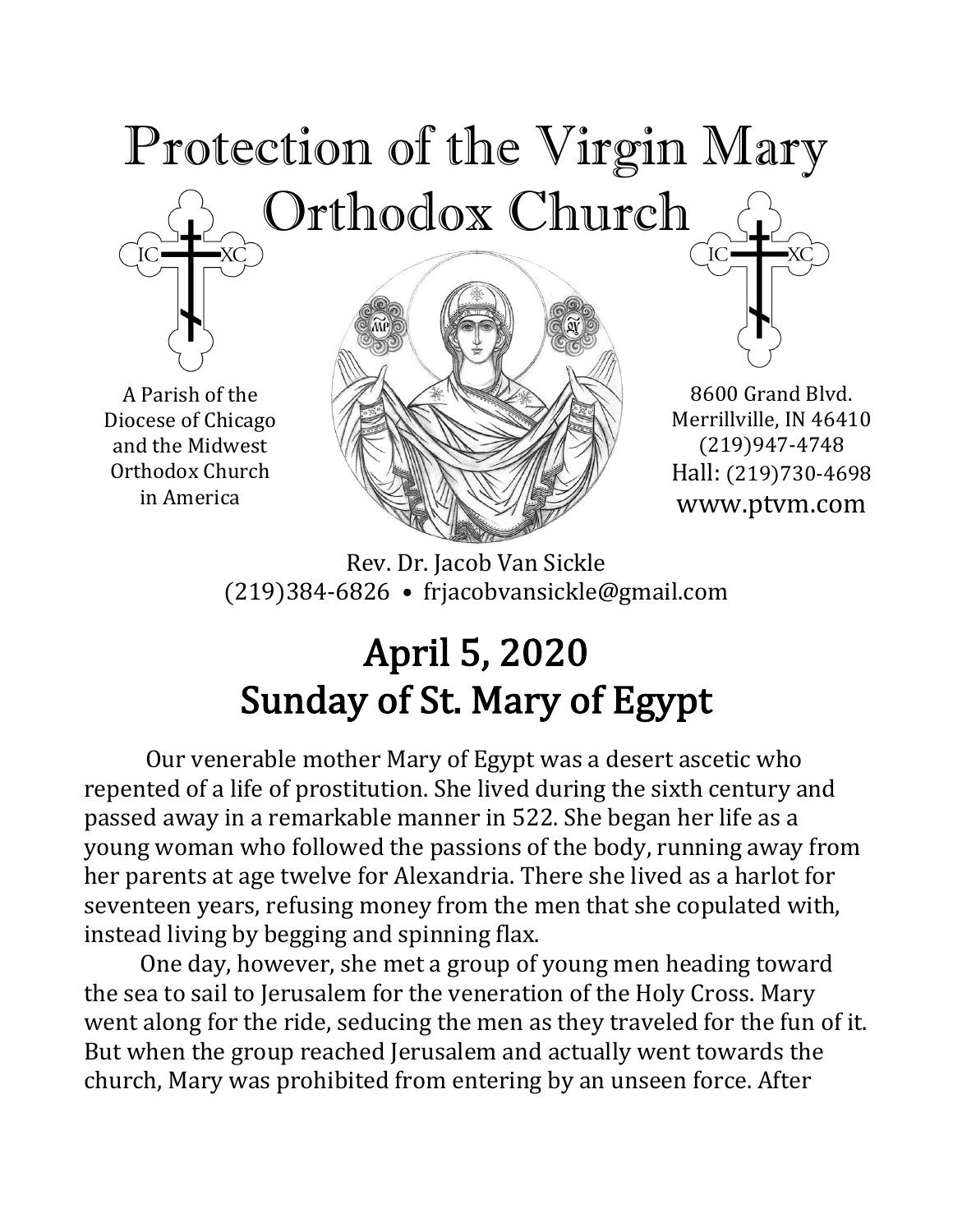three such attempts, she remained outside on the church patio, where she looked up and saw an icon of the Theotokos. She began to weep and prayed with all her might that the Theotokos might allow her to see the True Cross; afterwards, she promised, she would renounce her worldly desires and go wherever the Theotokos may lead her.

After this heart-felt conversion at the doors of the church, she fled into the desert to live as an ascetic. She survived for years on only three loaves of bread and thereafter on scarce herbs of the land. For another seventeen years, Mary was tormented by "wild beasts—mad desires and passions." After these years of temptation, however, she overcame the passions and was led by the Theotokos in all things.

Following 47 years in solitude, she met the priest St. Zosima in the desert, who pleaded with her to tell him of her life. She recounted her story with great humility while also demonstrating her gift of clairvoyance; she knew who Zosima was and his life story despite never having met him before. Finally, she asked Zosima to meet her again the following year at sunset on Holy Thursday by the banks of the Jordan.

Zosima did exactly this, though he began to doubt his experience as the sun began to go that night. Then Mary appeared on the opposite side of the Jordan; crossing herself, she miraculously walked across the water and met Zosima. When he attempted to bow, she rebuked him, saying that as a priest he was far superior, and furthermore, he was holding the Holy Mysteries. Mary then received communion and walked back across the Jordan after giving Zosima instructions about his monastery and that he should return to where they first met exactly a year later. When he did so, he found Mary's body with a message written on the sand asking him for burial and revealing that she had died immediately after receiving the Holy Mysteries the year before (and thus had been miraculously transported to the spot where she now lay). So Zosima, amazed, began to dig, but soon tired; then a lion approached and began to help him, that is, after Zosima had recovered from his fear of the creature. Thus St. Mary of Egypt was buried. Zosima returned to the monastery, told all he had seen, and improved the faults of the monks and abbot there. He died at almost a hundred years old in the same monastery.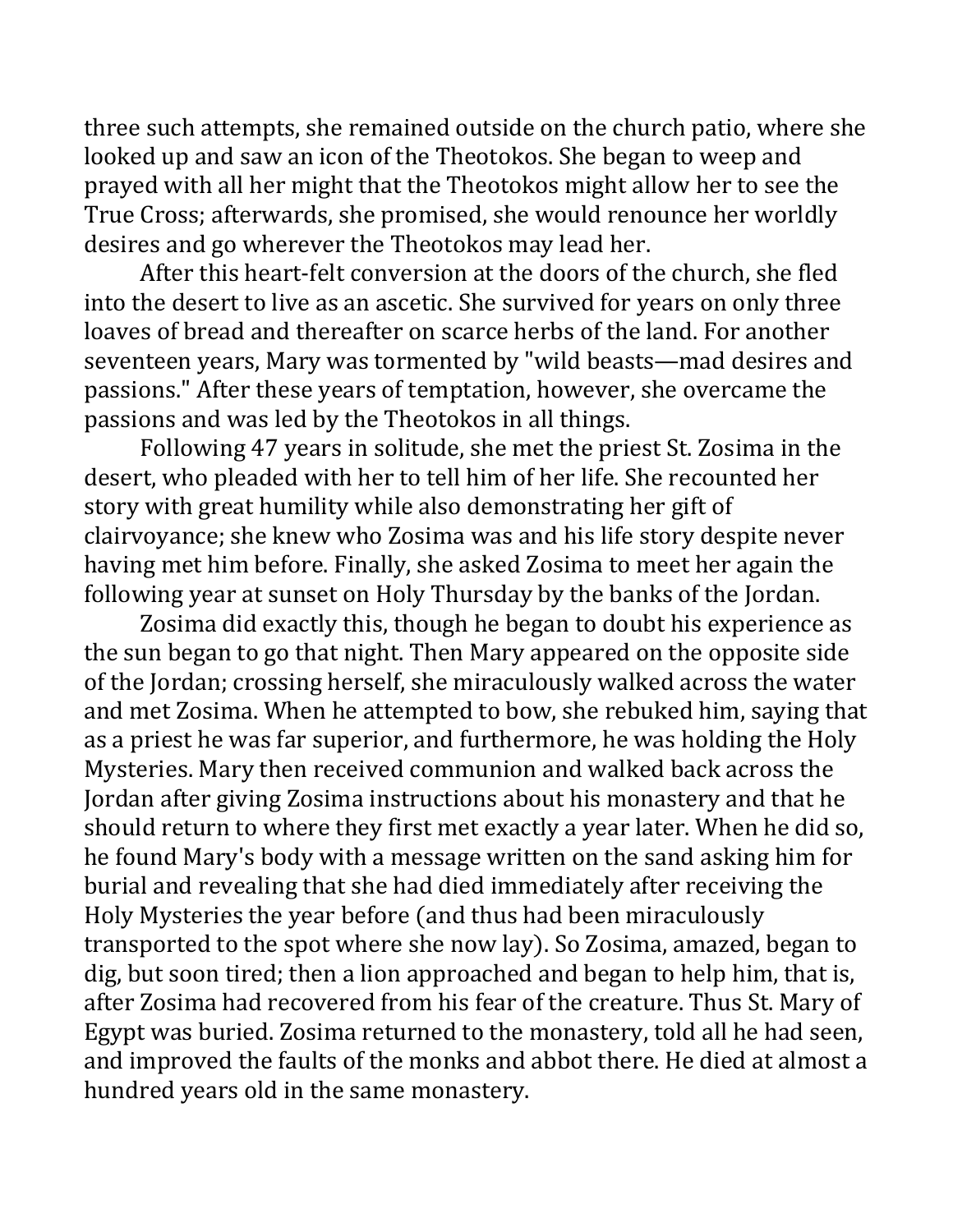## HYMNS OF THE DAY

#### Tone 1 - Resurrectional Troparion

When the stone had been sealed by the lews, while the soldiers were guarding Your most pure body, You rose on the third day, O Savior, granting life to the world. The powers of heaven therefore cried to You, O Giver of Life: "Glory to Your Resurrection, O Christ! Glory to Your Kingdom!// Glory to Your dispensation, O Lover of mankind!"

#### Tone 4 - Patronal Troparion

Today the faithful celebrate the <u>feast</u> with joy, illumined by your coming,  $O$  Mother of God. Beholding your pure image we fervently cry to you: Encompass us beneath the precious veil of your protection. Deliver us from every form of  $ev$ il by entreating Christ, your Son and our God// that He may save our souls.

#### Tone 8 – Troparion for St. Mary of Egypt

The image of God was truly preserved in you, O Mother, for you took up the Cross and followed Christ. By so doing, you taught us to disregard the flesh for it passes away; but to care instead for the soul, for it is immortal.// Therefore your spirit, O holy Mother Mary, rejoices with the angels.

#### Tone 1 – Resurrectional Kontakion

As God, You rose from the tomb in glory, raising the world with Yourself. Human nature praises You as God, for death has vanished. Adam exults, O Master! Eve rejoices, for she is freed from bondage and cries to You:// "You are the Giver of Resurrection to all, O Christ!"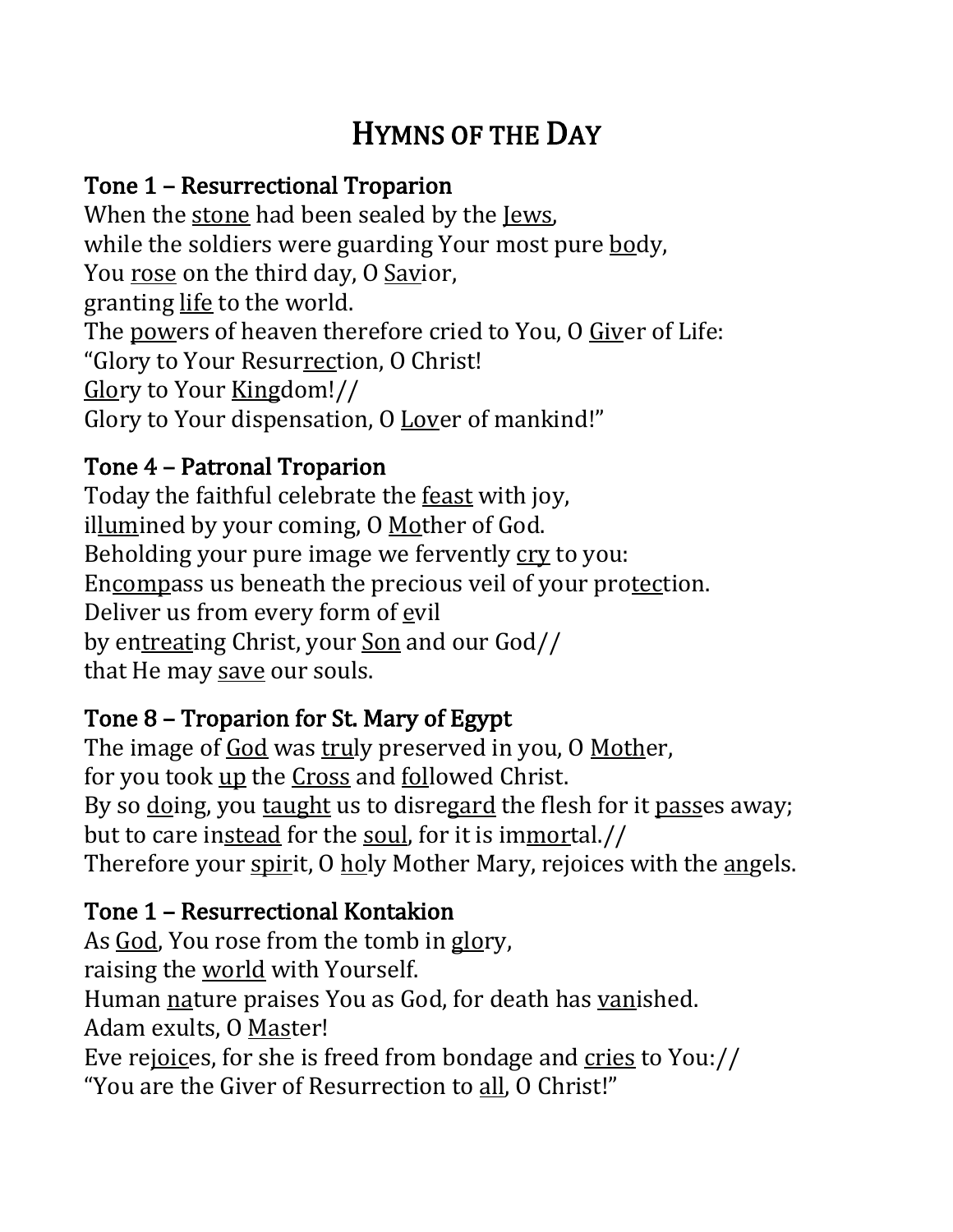#### Tone 3 – Kontakion for St. Mary of Egypt

Having been a sinful woman,

you became through repentance a bride of Christ.

Having attained angelic life,

you defeated demons with the weapon of the Cross.//

Therefore, O most glorious Mary, you are a bride of the Kingdom.

## **SCRIPTURE READINGS**

#### Tone 1 - Sunday Prokeimenon (Psalm 32)

Let Your mercy,  $0$  Lord, be upon us / as we have set our hope on You!

#### Tone 4 – Prokeimenon for St. Mary (Psalm 67)

God is wonderful in His saints, / the God of Israel!

#### Epistle: Hebrews 9.11-14 (Sunday)

Brethren: Christ came as High Priest of the good things to come, with the greater and more perfect tabernacle not made with hands, that is, not of this creation. Not with the blood of goats and calves, but with His own blood He entered the Most Holy Place once for all, having obtained eternal redemption. For if the blood of bulls and goats and the ashes of a heifer, sprinkling the unclean, sanctifies for the purifying of the flesh, how much more shall the blood of Christ, who through the eternal Spirit offered Himself without spot to God, cleanse your conscience from dead works to serve the living God?

#### Galatians 3.23-29 (St. Mary of Egypt)

Brethren: Before faith came, we were kept under guard by the law, kept for the faith which would afterward be revealed. Therefore, the law was our tutor to bring us to Christ, that we might be justified by faith. But after faith has come, we are no longer under a tutor. For you are all sons of God through faith in Christ Jesus. For as many of you as were baptized into Christ have put on Christ. There is neither Jew nor Greek, there is neither slave nor free, there is neither male nor female; for you are all one in Christ Jesus. And if you are Christ's, then you are Abraham's seed, and heirs according to the promise.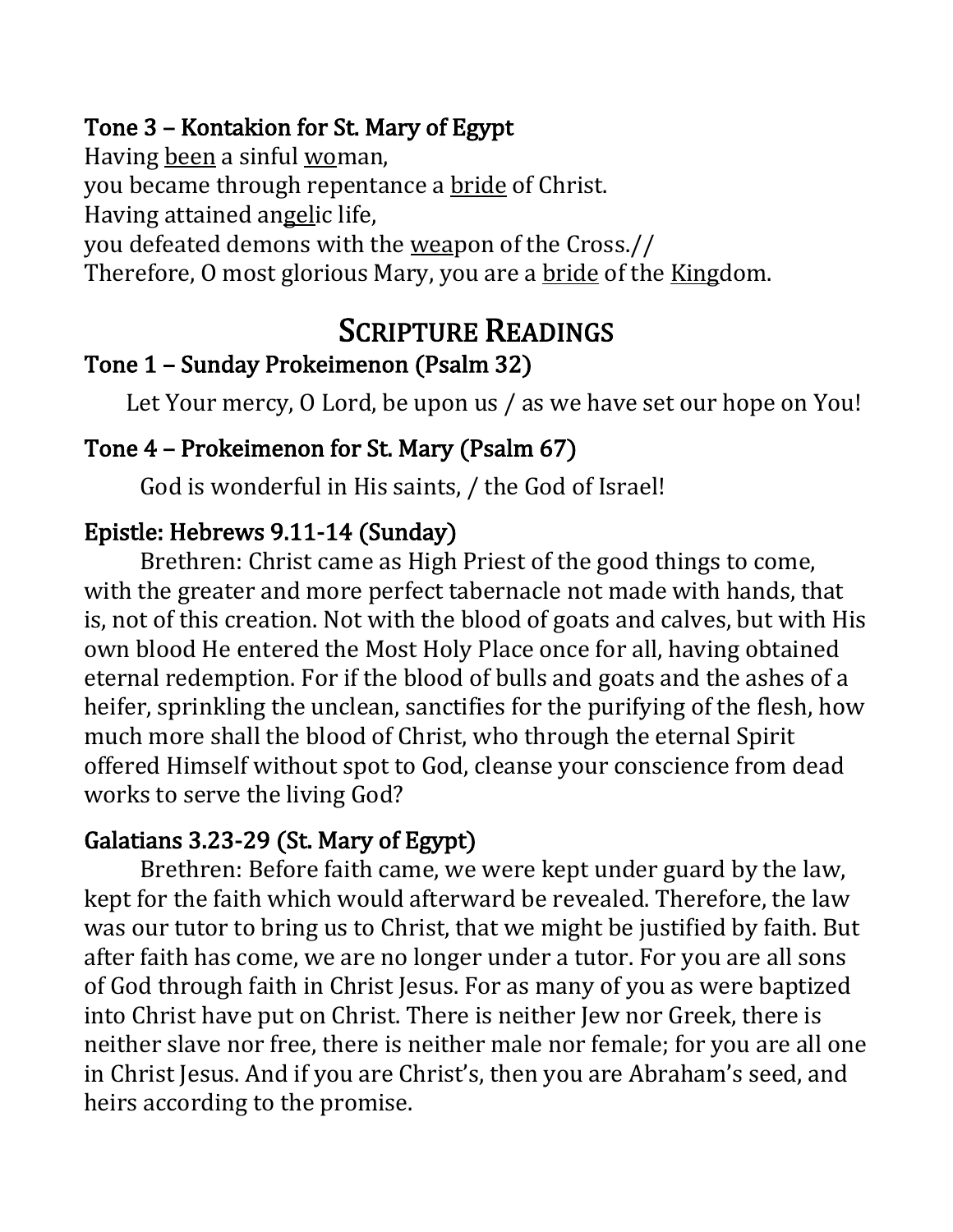#### Gospel: Mark 10.32-45 (Sunday)

At that time, they were on the road, going up to Jerusalem, and Jesus was going before them; and they were amazed. And as they followed, they were afraid. Then He took the twelve aside again and began to tell them the things that would happen to Him: "Behold, we are going up to Jerusalem, and the Son of Man will be betrayed to the chief priests and to the scribes; and they will condemn Him to death and deliver Him to the Gentiles; and they will mock Him, and scourge Him, and spit on Him, and kill Him. And the third day He will rise again."

Then James and John, the sons of Zebedee, came to Him, saying, "Teacher, we want You to do for us whatever we ask."

And He said to them, "What do you want Me to do for you?"

They said to Him, "Grant us that we may sit, one on Your right hand and the other on Your left, in Your glory."

But Jesus said to them, "You do not know what you ask. Are you able to drink the cup that I drink, and be baptized with the baptism that I am baptized with?"

They said to Him, "We are able."

So Jesus said to them, "You will indeed drink the cup that I drink, and with the baptism I am baptized with you will be baptized; but to sit on My right hand and on My left is not Mine to give, but it is for those for whom it is prepared."

And when the ten heard it, they began to be greatly displeased with James and John. But Jesus called them to Himself and said to them, "You know that those who are considered rulers over the Gentiles lord it over them, and their great ones exercise authority over them. Yet it shall not be so among you; but whoever desires to become great among you shall be your servant. And whoever of you desires to be first shall be slave of all. For even the Son of Man did not come to be served, but to serve, and to give His life a ransom for many."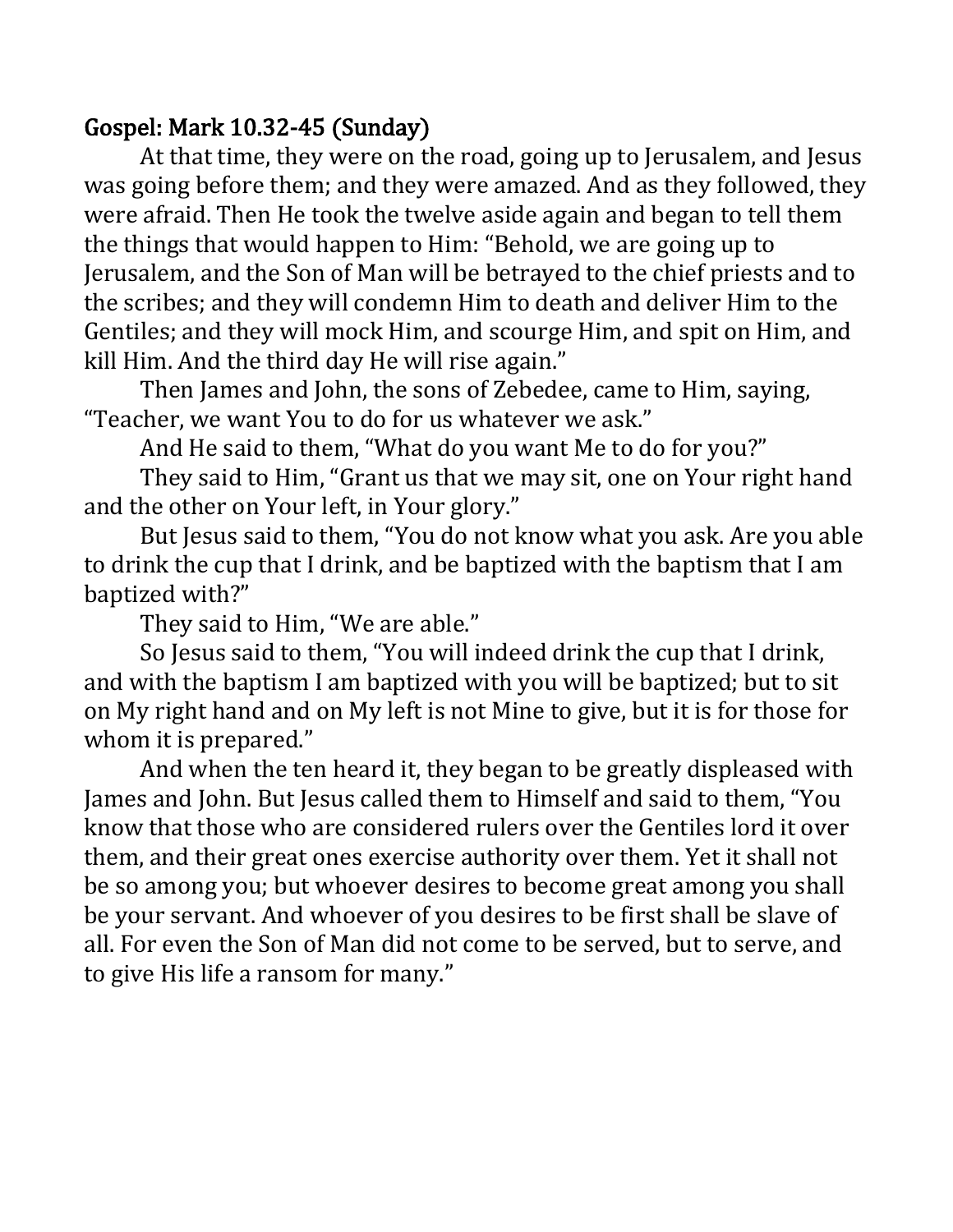#### Luke 7.36-50 (St. Mary of Egypt)

At that time, one of the Pharisees asked Jesus to eat with him. And He went to the Pharisee's house, and sat down to eat. And behold, a woman in the city, who was a sinner, when she knew that Jesus sat at the table in the Pharisee's house, brought an alabaster flask of fragrant oil, and stood at His feet behind Him weeping; and she began to wash His feet with her tears, and wiped them with the hair of her head; and she kissed His feet and anointed them with the fragrant oil.

Now when the Pharisee who had invited Him saw this, he spoke to himself, saying, "This Man, if He were a prophet, would know who and what manner of woman this is who is touching Him, for she is a sinner."

And Jesus answered and said to him, "Simon, I have something to say to you."

So he said, "Teacher, say it."

"There was a certain creditor who had two debtors. One owed five hundred denarii, and the other fifty. And when they had nothing with which to repay, he freely forgave them both. Tell Me, therefore, which of them will love him more?"

Simon answered and said, "I suppose the one whom he forgave more." 

And He said to him, "You have rightly judged."

Then He turned to the woman and said to Simon, "Do you see this woman? I entered your house; you gave Me no water for My feet, but she has washed My feet with her tears and wiped them with the hair of her head. You gave Me no kiss, but this woman has not ceased to kiss My feet since the time I came in. You did not anoint My head with oil, but this woman has anointed My feet with fragrant oil. Therefore, I say to you, her sins, which are many, are forgiven, for she loved much. But to whom little is forgiven, the same loves little."

Then He said to her, "Your sins are forgiven."

And those who sat at the table with Him began to say to themselves, "Who is this who even forgives sins?"

Then He said to the woman, "Your faith has saved you. Go in peace."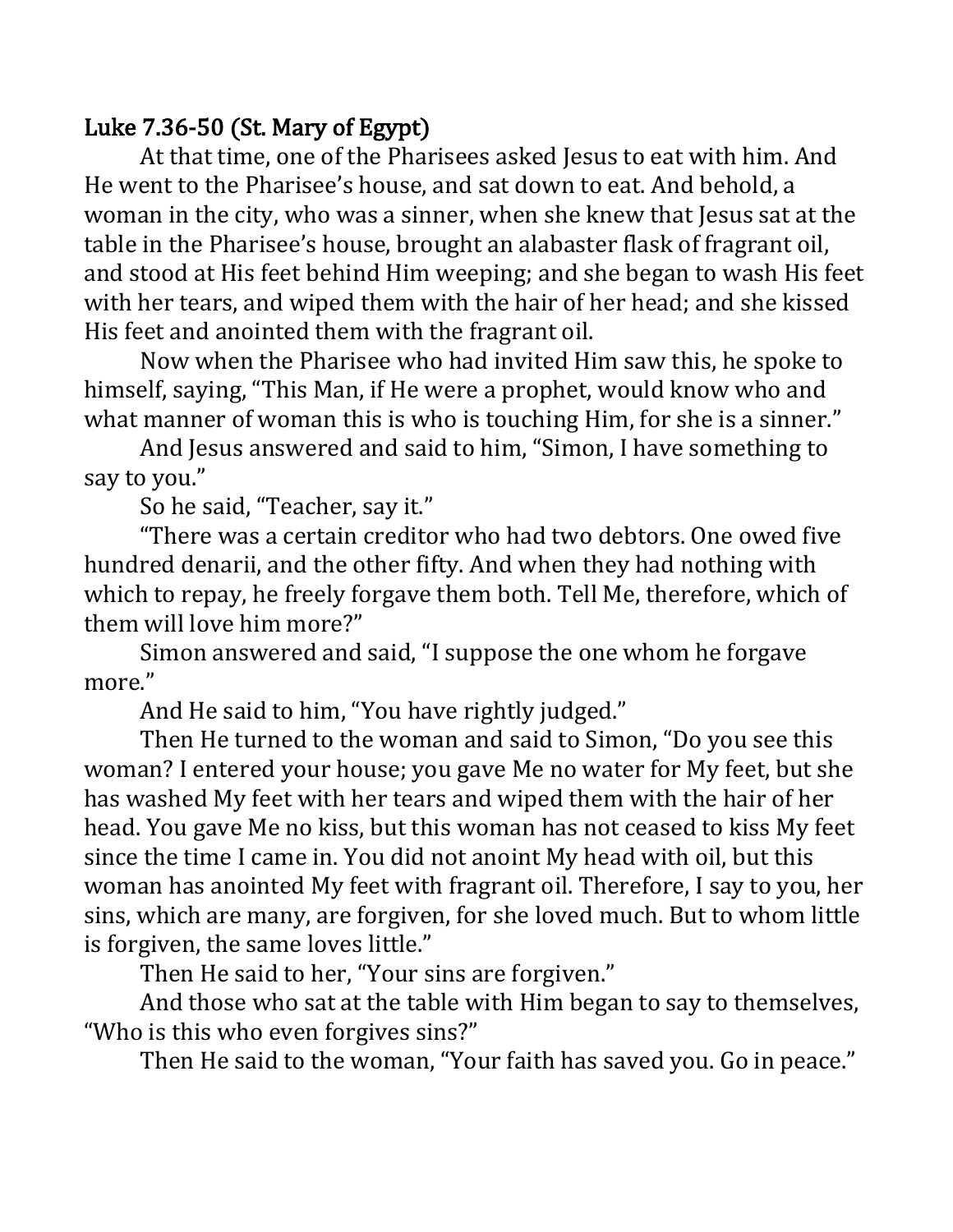## WE REMEMBER IN PRAYER

| Archpr. Peter   | Lennox          | Kristin   | Lea            |
|-----------------|-----------------|-----------|----------------|
| Pr. John        | Laila           | Linda     | Hania          |
| Pr.             | Paula           | Phyllis   | James          |
| Christopher     | Melissa         | Kay       | Gerald         |
| Mat. Jennifer   | Jonathan        | Fred      | Miriana        |
| Andrew          | Matthew         | Larry     | <b>Nadia</b>   |
| Gideon          | Gail            | Rollie    | Charlene       |
| Dn. Nicholas    | Maria           | Joseph    | Milka          |
| Kevin           | Stacy           | Mark      | Daniel         |
| Jon             | Jeramie         | Alexa     | Russell        |
| Tanya           | Olivia          | Paula     | <b>Brendan</b> |
| Jovan           | Parker          | James     | Benjamin       |
| Julia           | <b>Barbara</b>  | Joanne    | William        |
| Warren          | <b>Thomas</b>   | Michael   | Kara           |
| Carol           | Jessica         | Joseph    | <b>Nathan</b>  |
| Tom             | Eduardo         | Kathleen  | Sharon         |
| Elizabeth       | Christine       | Paul      | Michael        |
| Tina            | <b>Nicholas</b> | William   | John           |
| <b>Brittany</b> | Natalie         | Frederick | Vern           |
| Jennifer        | <b>Barbara</b>  | Janet     | Janice         |

\*If you know someone who needs prayer, please give their name to Fr Jacob

#### **ANNOUNCEMENTS**

Bishop Paul has given a blessing for Lenten Confessions to be heard during this time **over phone or video**. However, any who are uncomfortable or unable to confess in this way may postpone their confession until we can come together again for the Divine Liturgy. Only in an emergency (for example, imminent death) am I permitted to visit someone for confession and communion for the time being. If you would like to make a confession, please make an appointment with Fr Jacob.